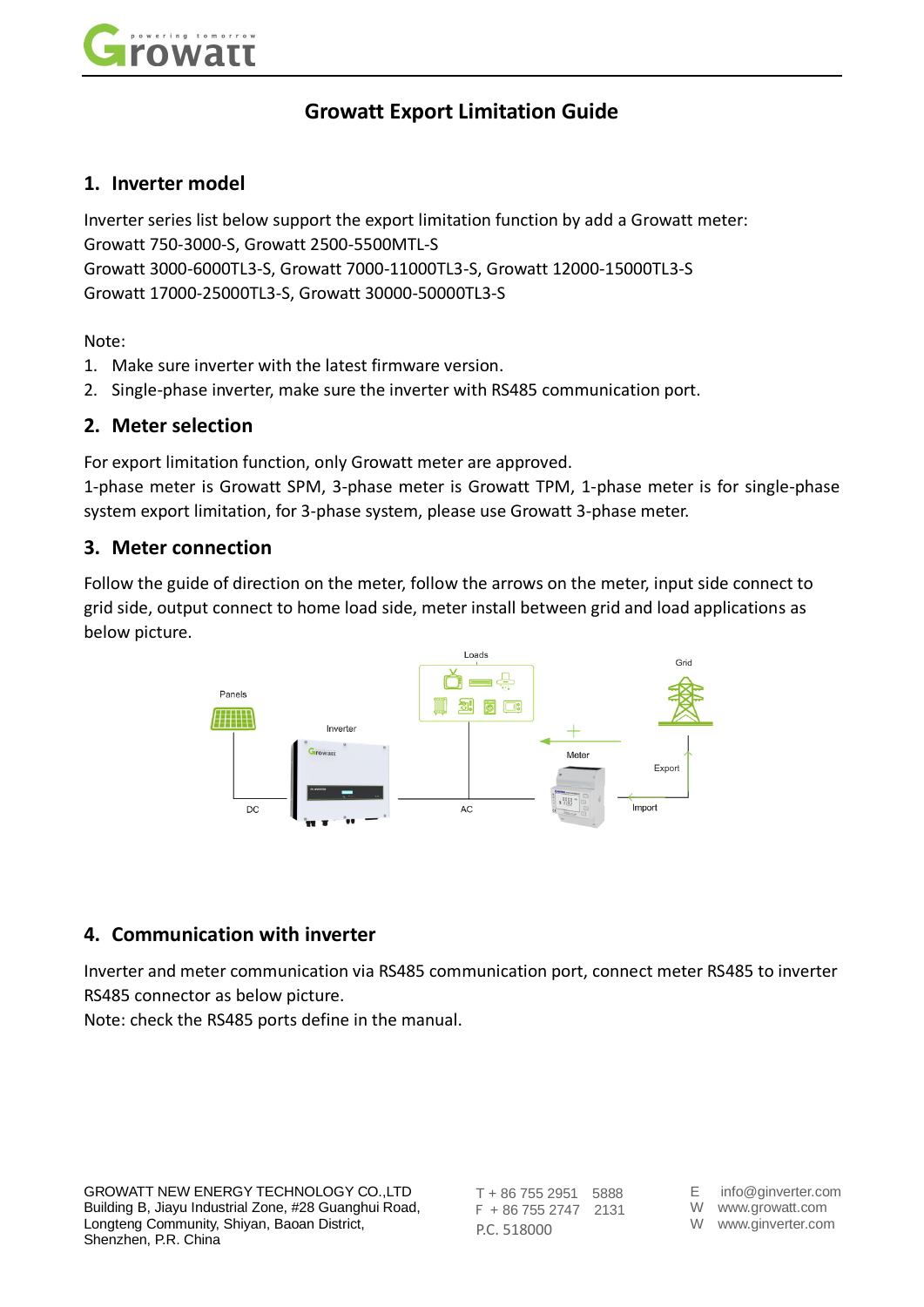



Inverter and meter connection 1 (750-3000-S, 2500-5500MTL-S, 3-15KTL3-S)



Inverter and meter connection (17-25KTL3-S, 30-50KTL3-S)

## **5. Configuration**

## **Export limitation enable/disable**

When enable this function, means zero export, no power export to grid.

1. Configure via ShineServer (Recommend)

If the inverter is monitored online by Growatt monitoring system, you can do the configuration via ShineServer. Login your account, click into Setting below "My Photovoltaic device", click the "Inverter Setting" button, enter the setting page.

T + 86 755 2951 5888 F + 86 755 2747 2131 P.C. 518000

E info@ginverter.com

W www.growatt.com

W www.ginverter.com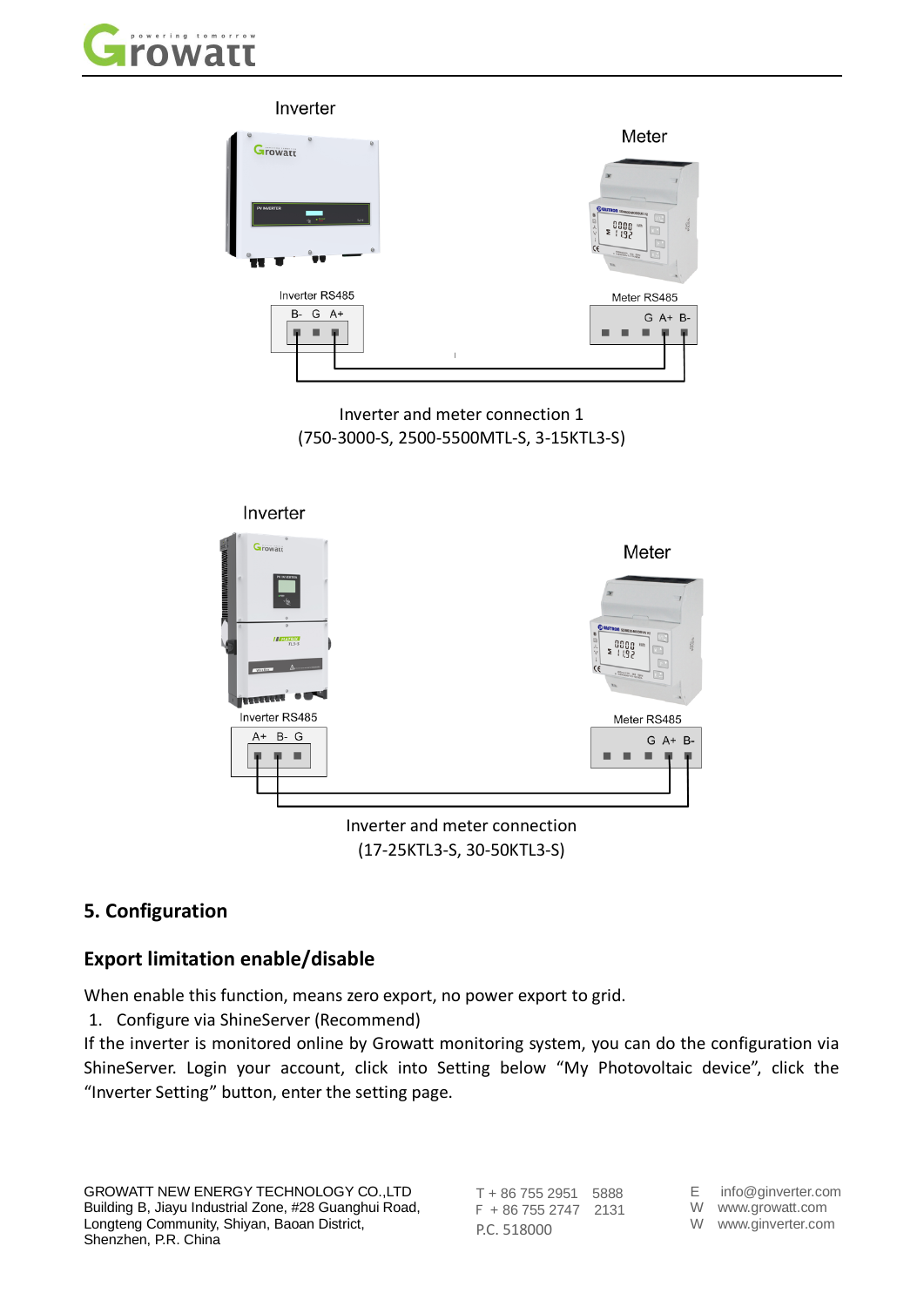

| OED0910030 |                                                |                        |                                  |                                     |                                                       |
|------------|------------------------------------------------|------------------------|----------------------------------|-------------------------------------|-------------------------------------------------------|
| (1)<br>о   | Device Serial Number:                          | Connect Status: Lost   | Update Time: 2020-11-11 17:08:24 | Rated<br>Power(W):<br>6000          | $\Box \equiv$<br>$\Box \equiv$<br><b>History Data</b> |
| ÷          | <b>CALL PLA</b><br>User Name:<br><b>MORONI</b> | Plant Name:<br>moroni  | Data Logger: NAC3907509 0        | Current<br>Power(W):<br>$\mathbf 0$ | 珪                                                     |
|            | Today(kWh): 0                                  | This Month(kWh): 155.5 | Total Energy(kWh): 9598.8        |                                     | <b>Inverter Setting</b>                               |

Click "advance set", select the register, and fill in 202 and value 1 as below picture, then fill in the password and click "save", to enable this setting.

Note: Please check with Growatt service engineer for the password.

| <b>• Inverter Setting</b>                 |      |                                         | $\times$ |
|-------------------------------------------|------|-----------------------------------------|----------|
| ○ Set Save Pf Command                     |      | Off<br>$\overline{\phantom{a}}$         |          |
| Set Active Power Rate                     |      | 100                                     | %        |
| Set Reactive Power Rate                   | Over | 255                                     | %        |
| ◯ Set Pf Value (-0.8 ~ -1/0.8 ~ 1)        |      | 1.0                                     |          |
| Set Time                                  |      | 2020-11-11 06:47:15                     |          |
| Set Grid Voltage High                     |      | 440.0                                   |          |
| ◯ Set Grid Voltage Low                    |      | 340.0                                   |          |
| Register 202                              |      | Value $\begin{pmatrix} 1 \end{pmatrix}$ |          |
| Set Pv On/Off<br>$\overline{\phantom{a}}$ |      | Read                                    |          |
| ◯ Start Address<br><b>End Address</b>     |      | Advanced Read                           |          |
| Please Enter Key To Save                  | Yes  | Advanced Set                            | Cancel   |

2. Configure via ShineBus and Modbus Test

Local configure with laptop, use USB to RS232 cable connect the laptop to the inverter RS232 port, and open the software to do the setting.

Note: Please ask Growatt service engineer for the software.

ShineBus setting the model value to enable the export limitation function.

Read the inverter information first, and record the model value.

Note:

- a. COM number is the COM address of the USB of your laptop, you can check it in device manager on your computer.
- b. Inv Add is inverter address, the default value is 1.

T + 86 755 2951 5888 F + 86 755 2747 2131 P.C. 518000

- E info@ginverter.com W www.growatt.com
- W www.ginverter.com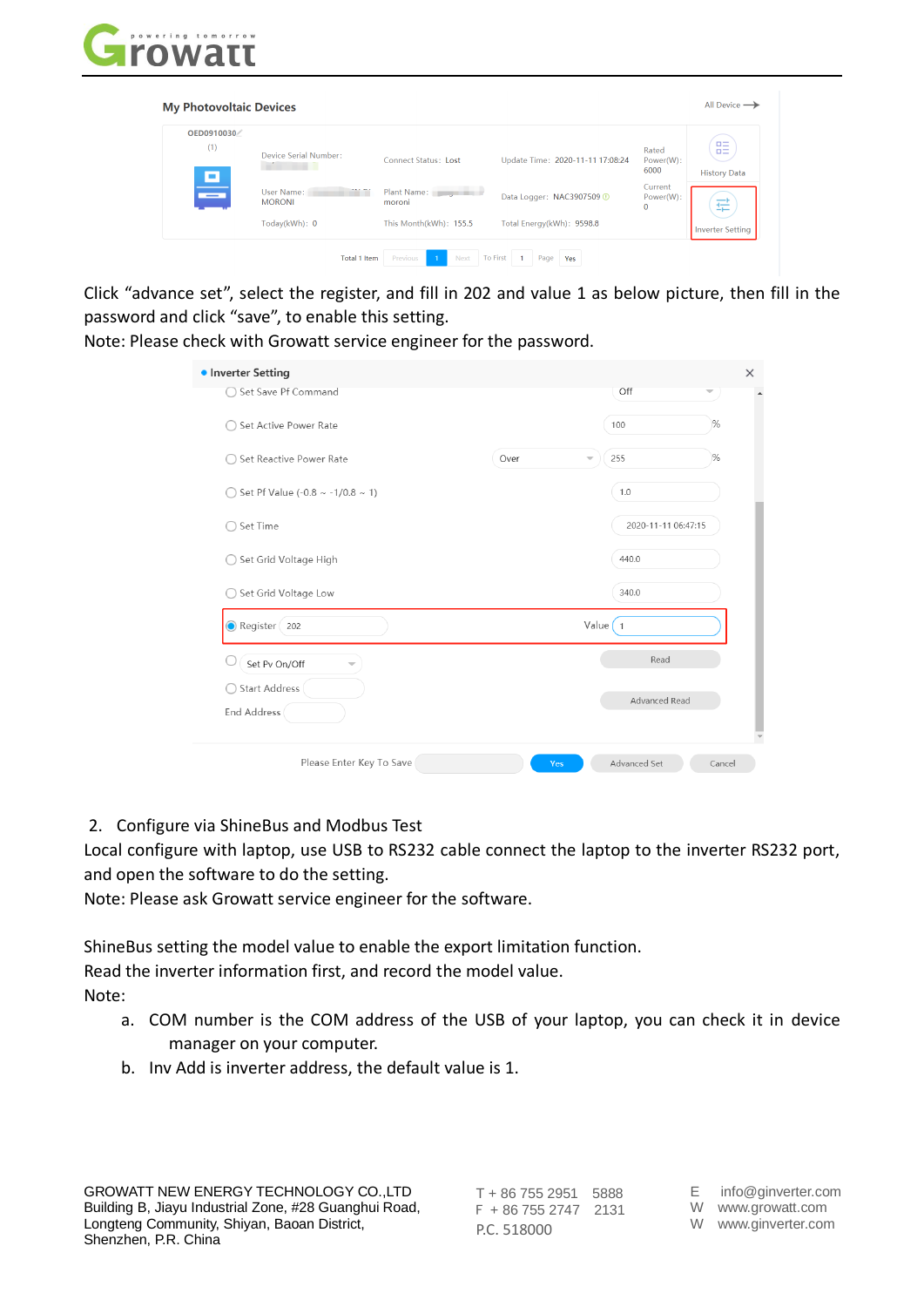

| Device Info.   Grid CMD   Parameter   Auto Test   FW Update   Product Set<br>State Info.:<br>PV1/2 Power:<br>AC Watt/VA:<br>Epv1/2-today:<br>R/S/T Volt:<br>Epv1/2-total:<br>Serial No.:<br>$R/ST$ $\pm$<br>Device Model:<br>Eac-today:<br>Eac-total:<br><b>FW Version:</b><br>ModbusVersion:<br>PV1/PV2 Volt: | File Language LayOut<br>Help |  |
|----------------------------------------------------------------------------------------------------------------------------------------------------------------------------------------------------------------------------------------------------------------------------------------------------------------|------------------------------|--|
|                                                                                                                                                                                                                                                                                                                |                              |  |
|                                                                                                                                                                                                                                                                                                                |                              |  |
|                                                                                                                                                                                                                                                                                                                |                              |  |
|                                                                                                                                                                                                                                                                                                                |                              |  |
|                                                                                                                                                                                                                                                                                                                |                              |  |
|                                                                                                                                                                                                                                                                                                                |                              |  |
|                                                                                                                                                                                                                                                                                                                |                              |  |
|                                                                                                                                                                                                                                                                                                                |                              |  |

Then in "Product Set" page, fill in AxB1DxTxPFU1MxSx, only change B0 to B1 to enable export limitation function, keep others same as the model value you record, for example, if record model value is A0B0D0T0PFU1M8SA, then fill in A0B1D0T0PFU1M8SA, and click Set to save the setting.

| ShineBus -- Product Set  |                                                                         |               |                 | <b>Delanded</b> | $\mathbf{x}$ |
|--------------------------|-------------------------------------------------------------------------|---------------|-----------------|-----------------|--------------|
| Language LayOut<br>File  | Help                                                                    |               |                 |                 |              |
|                          | Device Info.   Grid CMD   Parameter   Auto Test   FW Update Product Set |               |                 |                 |              |
| Model:                   | A0B1D0T0PFU1M8SA                                                        | Set State:    |                 |                 |              |
| SerialNo.:               |                                                                         |               |                 |                 |              |
| Input No.:               |                                                                         | Input Module: |                 |                 |              |
| Real No.:                |                                                                         | Real Module:  |                 |                 |              |
| COM <sub>1</sub><br>COM: | Inv Add:                                                                | 11            | Period(ms): 495 | Set             |              |

Enable the export limitation function via Modbus.

Select "6. SetSingleReg", and fill in 202 and 1 as below picture, means set register 202 to value 1, and click "Start" to save the setting.

Note:

- a. COM number is the COM address of the USB of your laptop, you can check it in device manager on your computer.
- b. Inv Add is inverter address, the default value is 1.

T + 86 755 2951 5888 F + 86 755 2747 2131 P.C. 518000

- E info@ginverter.com W www.growatt.com
- W www.ginverter.com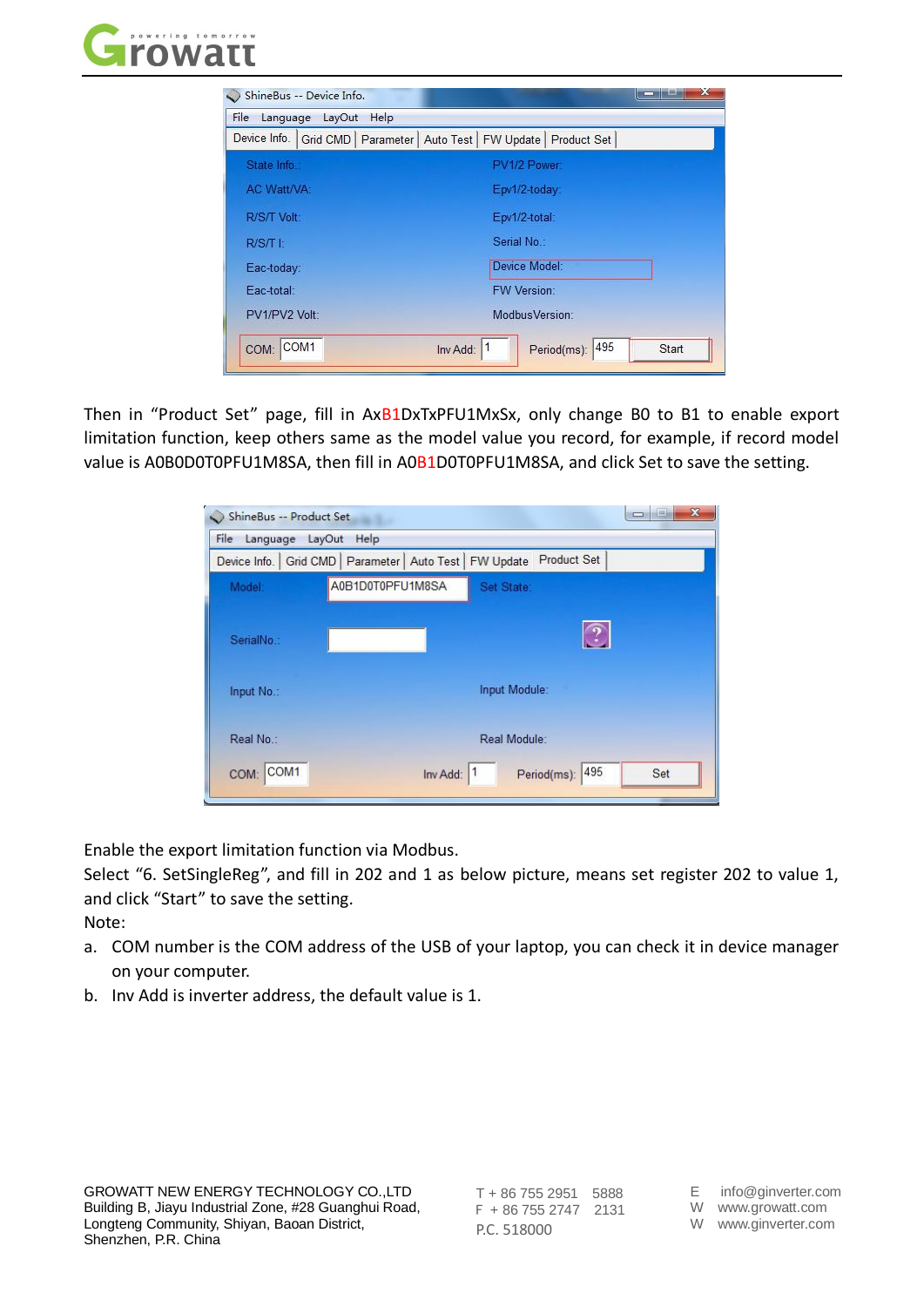



3. Configure via LCD

It's very easy to enable export control via LCD by knocking, please refer to below flow chart to do the setting. Come to "Meter Info" page, double knock to enter the Meter enable and disable page, fast knock 3 times to confirm enable it.

Note:

- a. Knock 1 times: next page
- b. Knock 2 times: exit/entry interface
- c. Knock 3 times: confirm setting information



GROWATT NEW ENERGY TECHNOLOGY CO.,LTD Building B, Jiayu Industrial Zone, #28 Guanghui Road, Longteng Community, Shiyan, Baoan District, Shenzhen, P.R. China

T + 86 755 2951 5888 F + 86 755 2747 2131 P.C. 518000

E info@ginverter.com

W www.growatt.com

W www.ginverter.com